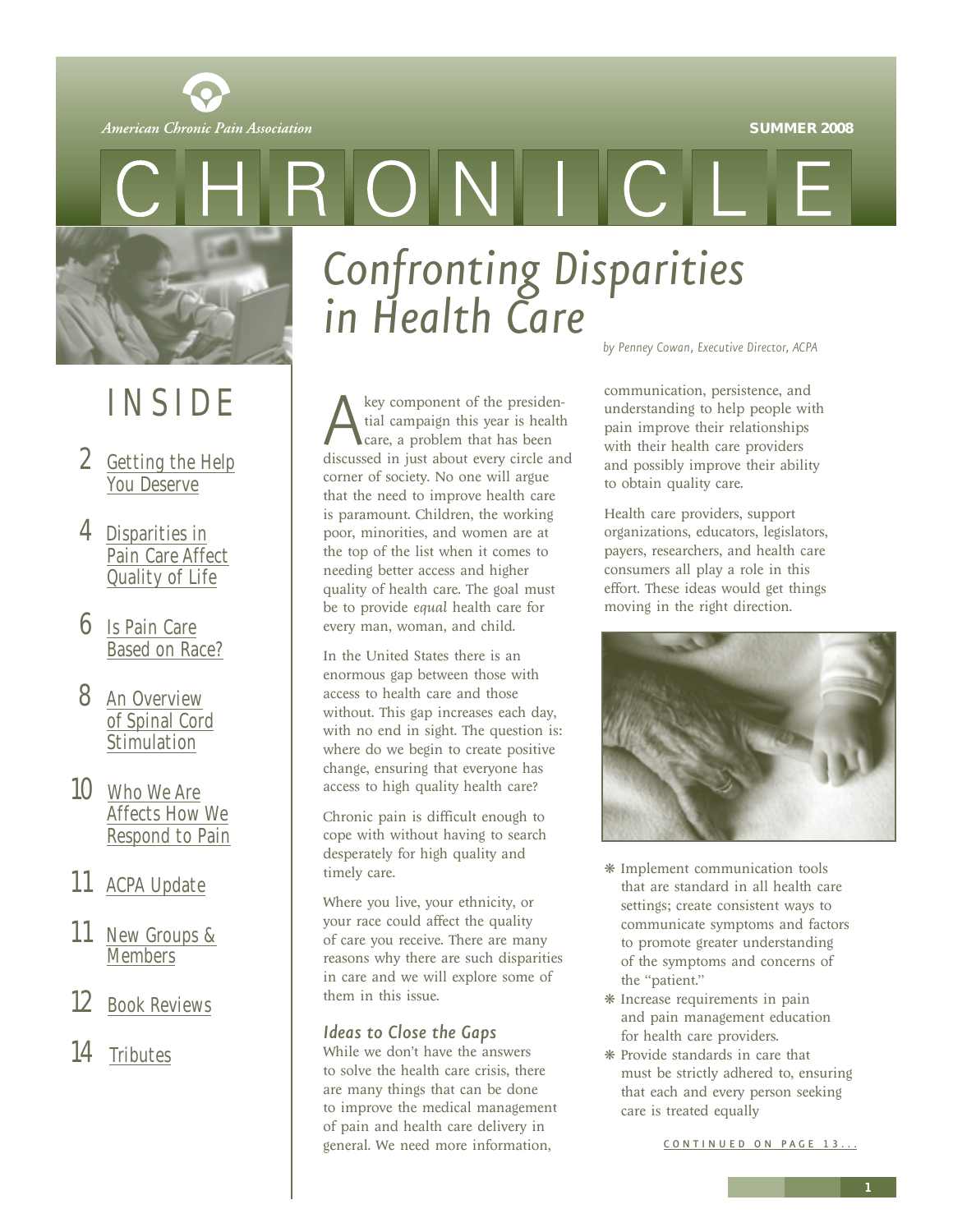### <span id="page-1-0"></span>*Get the Help You Deserve* Members Overcome Disparities in Pain Treatment

*by Sally Price*

**M**<br>and get the help we need. But some of<br>and get the help we need. But some of to communicate with our doctors about our chronic pain us—due to other factors over which we have no control—have extra challenges.

These factors—where we live, our age, gender, economic or educational level, or even having a prior health problem—can interfere with getting proper pain treatment.

Take Louise VanDenHoogen, for instance. An ACPA facilitator in Ontario, Canada, Louise has overcome much since being diagnosed with juvenile arthritis at age 16. Now 48, she uses what she has learned to help others.

She sees her ACPA group members struggling to get equal pain treatment because they live in a rural area without benefit of advanced education or social status. She tries to help these people with chronic pain identify their health problems and effectively report their pains to their doctor.

Louise said one of her members was told by a doctor she should just stay home and have babies and not worry about her health. It took five years for this woman to be referred to a specialist and finally get a diagnosis of fibromyalgia.

#### *When Specialist Care is Far Away*

Louise lives in Haliburton Highlands, a tourist area where most of the jobs are seasonal, earning it the distinction of being the second poorest county in Ontario. Like many rural areas, there's a shortage of doctors. Medical specialists, surgeons, and high-tech tests like CT scans are about 85 miles away, a three-and-a-half hour drive.



Because of their limited education and economic circumstances, many residents have poor vocabularies and have difficulty talking with medical professionals, said Louise.

She'll often meet with members just prior to doctor appointments—or go with them to the appointments to make certain they are making themselves clear, so the doctors will listen and respond with appropriate treatment.

She's good at it because she has learned the hard way—by experience. For Louise, her age creates a large disparity in health care. "They don't believe my physical condition at my age unless they see test results," she said. "My bones are comparable to a 75-year-old's. Getting around is not easy."

Louise is used to dealing with a number of challenges. She has had constant pain and limited range of motion on her right side from thoracic outlet syndrome since a car accident in 1988. She also has fibromyalgia, carpal tunnel syndrome, temporomandibular joint disorder (TMJ), urinary stenosis,

attention deficit hyperactivity disorder (ADHD), and dyslexia, in addition to a joint replacement necessitated by the arthritis.

After repeatedly being misunderstood by medical professionals, Louise learned to explain everything she could at medical appointments. "You can't just sit and demand" proper treatment, she said. "I try to be open with my doctors so they have no excuse to treat me with disparity."

#### *Your Right to Fair Treatment*

She has become accustomed to having to speak up for herself in doctors' offices. Once she explained to a doctor why she needed to sit on her hands. It was due to her ADHD diagnosis. "It helps me slow down. I find when I explain to them they treat me better."

Disparities in health care can result in patients blaming themselves. They start to believe they aren't worthy of being treated well. After walking away from doctors who didn't treat her fairly, "I learned to stand up for myself and believe…that I have the right to proper care," Louise said.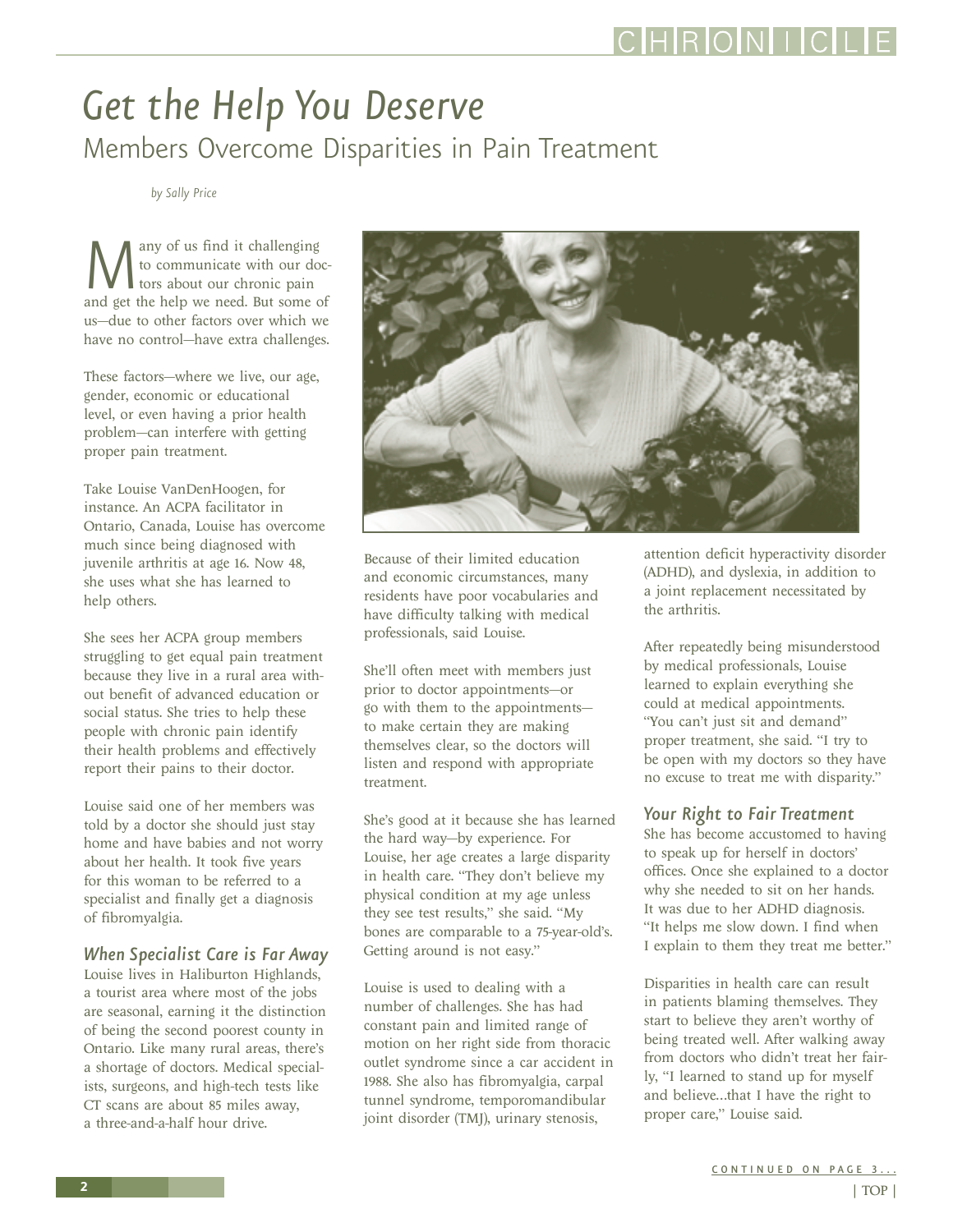### <span id="page-2-0"></span>*If I focus on an activity, I forget about pain for awhile.*

#### [CONTINUED FROM PAGE 2...](#page-1-0)

She said most of her work with group members who experience disparities in their health care is encouraging them to believe in themselves. She also reminds them, "When you're a patient and the doctor is not treating you very well, sometimes (the doctor) is having a bad day. You can't blame yourself."

#### *Get a New Diagnosis*

Sometimes disparity in pain treatment occurs when a prior medical condition complicates getting a new diagnosis for a fresh problem. That happened to ACPA group facilitator Patrick Goertz of Wichita, Kansas. In January 2007, he found himself in an emergency room with stroke-like symptoms of numbness and tingling on one side of his body. But the ER team and the admitting neurologist focused on Patrick's preexisting bipolar disorder. He was told his symptoms were psychological and that he was seeking drugs. Then he was sent home.

"After six months of trying to get someone to listen to me I fired the whole crowd," said Patrick. "Now I have doctors who understand that I have chronic pain. We've developed a realistic treatment plan. Being involved in ACPA as a facilitator is a part of my plan for living with chronic pain."

It turned out that when Patrick reported to the emergency room he was experiencing a rare kind of stroke, one that doesn't show up on an MRI scan for months, he said. He currently suffers from post-stroke central nervous system chronic pain, which can result from any type of injury to the brain, according to Patrick, a clinical nurse specialist. His symptoms today are a constant tightness, severe burning, and "a ripping kind of feeling" on the right side of his body.

In the emergency room with stroke symptoms, Patrick was also experiencing a daily bout of severe depression. He said, "I was in such pain, I was crying. Because I was acting emotionally, [the doctor may have thought] I was just seeking drugs."

#### *ACPA Provides Focus and Relief*

"If I can focus on some activity I can forget about it for a while. That's why the ACPA has been so helpful," said Patrick, who found the ACPA when researching pain management on the Internet. Now he is re-establishing an ACPA support group in Wichita. He said he uses ACPA relaxation tapes and the workbook in his daily life. "I try to live it," he said.

Like Louise, Patrick deals with his multiple diagnoses through acceptance and courage. Since starting medication 20 years ago, he deals with depressive symptoms that come and go. "I've had the bipolar a long time and know it doesn't last longer than a day," he said.

He also knows how the two conditions affect each other. "If I feel the depressive symptoms the pain becomes more intense because I'm just focused on

myself and I just kind of get lost in that a little bit." On those days, he said, "I give myself permission to be down. I do cross-stitch and watch old movies." He is also writing a book for children.

This author has also experienced disparities in pain treatment due to a prior diagnosis. After a spinal fusion to stop progressive scoliosis (spinal curvature) as a child, I had a difficult time getting my doctors to look beyond my curvature when I injured my back years later and experienced chronic pain.

Finally, having no diagnosis other than spinal arthritis, I had surgery (another fusion). Years later, I learned from a doctor trained in osteopathy that the injury had knocked my sacroiliac joint out of alignment. The surgery and the years of non-treatment precluded him from making any corrections. Looking back, I see that I should have left the area to find a doctor who would look beyond a prior diagnosis.

Yes, disparities do happen. And it's up to us to keep on trying and not give up.

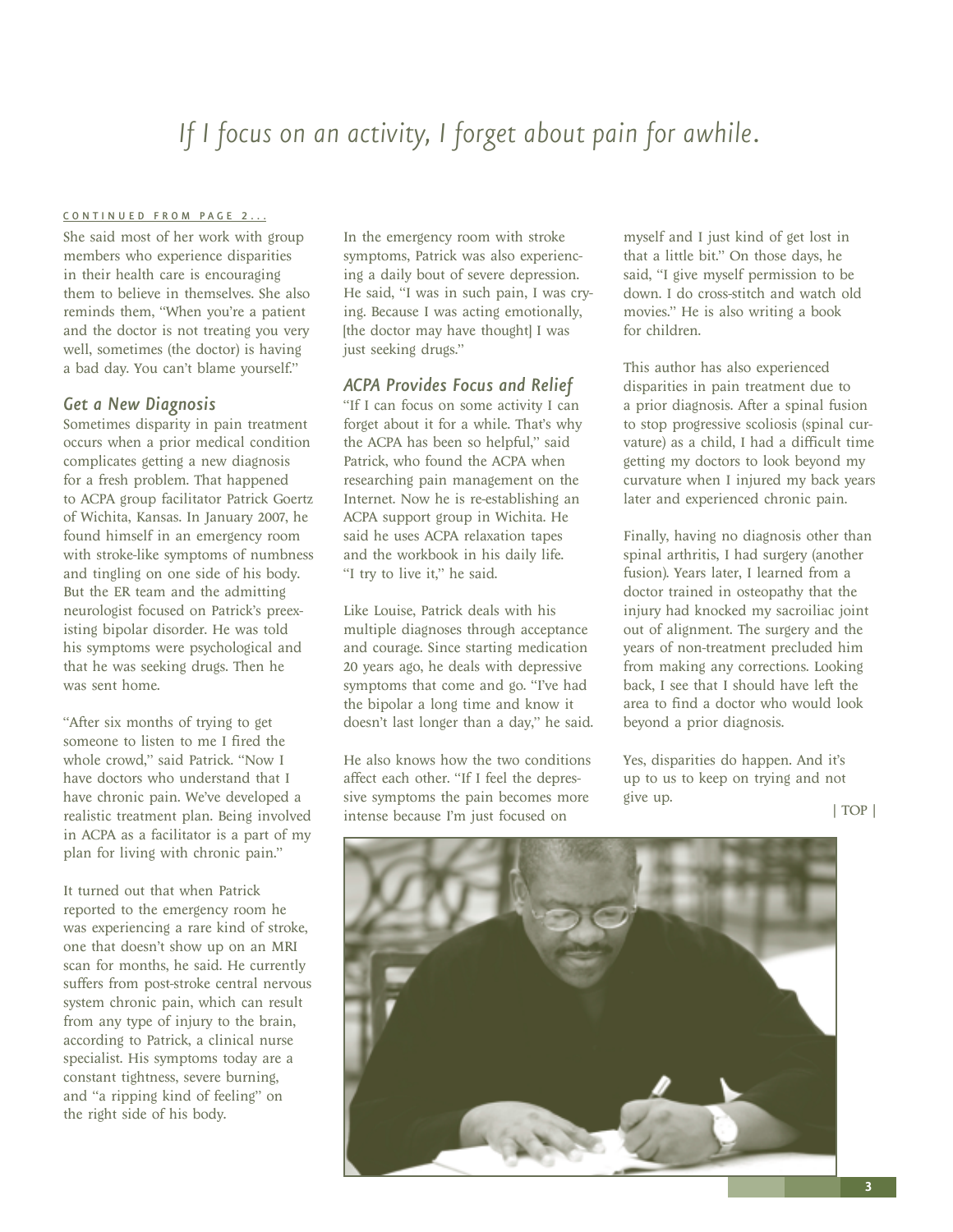# <span id="page-3-0"></span>*Disparities in Pain Care Affect Quality of Life*

*by Alison Conte*

While many hospitals and<br>disease, diabetes, and other wide-spread physicians follow set procedures for people with heart health conditions, the course of treatment for chronic pain is not firmly established.

Further, researchers have found that the treatment you receive for your pain can vary because of who you are. Women, the elderly, and racial and ethnic minorities with pain may be treated differently by health professionals. These disparities in pain care can lead to more pain as well as poorer pain assessment and management, resulting in a lower quality of life.

Carmen R. Green, MD of the University of Michigan Medical School, led a team of researchers (including ACPA board members Donna A. Kaloukalani, MD, MPH and Knox H. Todd, MD) in reviewing the literature, experience, and anecdotal evidence surrounding the disparities in pain care. They published their results in *Pain Medicine* in 2003, under the title "The Unequal Burden of Pain: Confronting Racial and Ethnic Disparities in Pain."1 They found differences existed in pain perception, assessment, and treatment in all settings (postoperative, emergency room, outpatient, and inpatient) and across all types of pain (acute, cancer, chronic nonmalignant, and experimental).

"The research shows minorities, women, and the elderly with pain are less likely to get attention, be properly assessed, and optimally treated by clinicians," said Dr. Green. "Depending on where they live, they may be less likely to have their opioid analgesic prescriptions filled because their local

pharmacies don't carry the medications they need. Overall, minorities are at risk for lesser quality care."

Why? Disparities can be caused by:

- ❋ The way people with pain communicate their specific needs, track their pain levels, question their doctors, and assert their rights
- ❋ An individual's image, attitudes, and cultural beliefs
- ❋ The way a healthcare provider makes decisions
- ❋ How geography and economic status influence access to pain medication, therapies, and health professionals.

#### *Inequality in Health Care Delivery*

The National Institute of Health and the Institute of Medicine define health disparities as "differences in the incidence, prevalence, mortality, and burden of disease and other adverse health conditions existing among specific population groups in the U.S."<sup>2</sup>

In 1999, the Institute of Medicine (IOM) of the National Academy of Sciences (NAS) described health care inequities in the delivery of health care services among racial and ethnic minorities, including pain therapies. IOM found that the legal and regulatory environment for healthcare systems, along with discrimination, biases, and stereotypes among providers, were some of the reasons that African Americans and Hispanics were more likely to be poorly assessed and treated for pain than Caucasians. However, when considering the significant burden and socio-economic costs associated with pain, the IOM directed minimal attention to disparities in pain care, especially for chronic pain.

In "Ethnicity as a Risk Factor for Inadequate Emergency Department Analgesia" (JAMA 1993)<sup>3</sup>, Dr. Todd and other researchers found that in the emergency department (ED), Hispanics with isolated bone fractures were twice as likely as non-Hispanic Whites with similar fractures to receive no pain medication during their stay. The results suggest that ethnicity might influence ED pain management by having an impact on:

- ❋ How patients perceive pain,
- ❋ How comfortable they are admitting their level of pain,
- ❋ How their pain intensity is assessed, and
- ❋ A lack of action in ordering the analgesics.

Dr. Green explained more research is needed because clinicians are still not well educated about how to assess and treat pain. They also don't always understand how they, as well as people experiencing pain, may differ in their attitudes about their pain.

#### *Communication Makes a Difference*

Breakdowns in patient-doctor communications may be partially responsible for disparities in pain treatment, particularly in the way people prepare for a doctor's visit. "People in pain and their families can get better care if they prepare for their visit by recording pain intensity and any associated symptoms," Dr. Green added.

People should track their pain over time, listing variations in intensity and reaction to medications or other treatment, thereby providing their doctors with the necessary information needed to assist them in assessing the pain.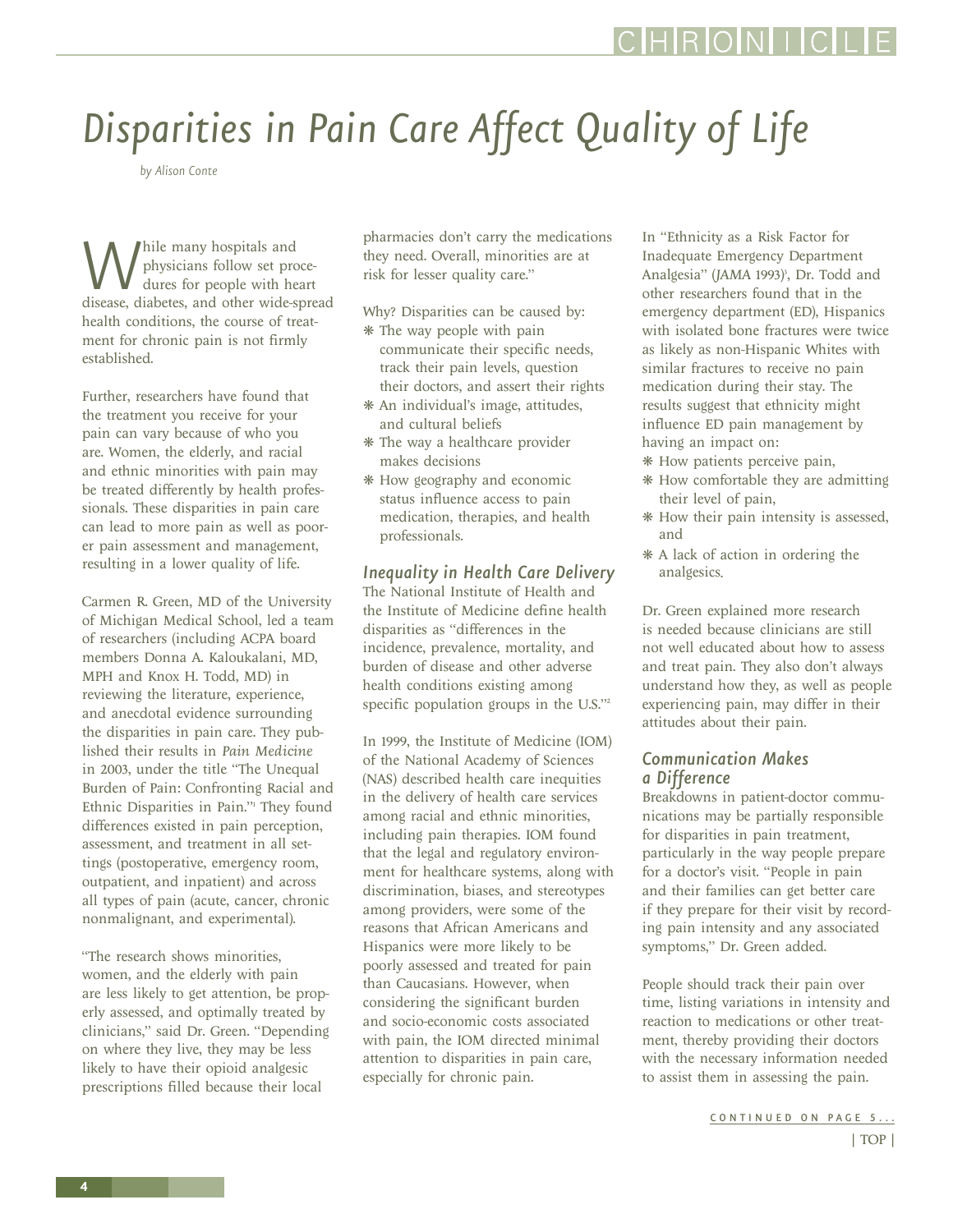#### <span id="page-4-0"></span>[CONTINUED FROM PAGE 4...](#page-3-0)

This allows doctors to make better treatment decisions. On the other hand, researchers found that some cancer patients may not report pain complaints due to fear their cancer is progressing. They also don't want to be labeled as complainers or distract their physicians' focus on treating the cancer.

According to the article in *Pain Medicine*, "Many Hispanics and African Americans report stoicism and the belief that pain is an inevitable part of having cancer and must be accepted [157–159]. Hispanic and African American patients are often concerned about taking opioid analgesics because they fear that they will become addicted, develop tolerance, or experience intolerable side effects."

We know how important it is for people in pain to be active participants in their treatment decisions. Therefore it is interesting to note that "people participated more actively in treatment decisions when their physicians were of the same ethnic background [164]. Thus, ethnicity-related differences in willingness to communicate about pain may influence and impact pain care," according to the article.

to under treat. They may lack necessary tools. We need more research so we can develop better models of care for all people."

#### *Understanding is the First Step*

Some health professionals are beginning to view chronic pain as a disease of its own and not just a symptom of something else. Pain should be treated in an interdisciplinary and multidisciplinary fashion to manage the physical, emotional, and social impact, Dr. Green explained.

She added that the ACPA and other pain groups need to encourage federal and state agencies to fund more research and develop policies to improve care and to ensure equality in pain treatment. "More specifically, pain research receives less than 1% of NIH-granted research dollars, yet it is a frequent cause of healthcare utilization and disability," she said.

Research leads to new knowledge that can lead to greater awareness and education. Increased awareness and new attitudes are the first steps to changes in policy and practices. "I'm a positive person," Dr. Green

### *People participated more actively in treatment decisions when their physicians were of the same ethnic background.*

But pain scales and communication only work for those who can speak the language or communicate through other mechanisms. Thus, children, those with developmental delays, or those who are cognitively impaired, such as people with Alzheimer's disease, are at risk for poor assessment and treatment. Dr. Green said, "Physicians aren't trying

added. "It is my belief that raising awareness is the cornerstone. We need to get the right people involved in supporting the right research and talking about the best policy fixes. The increasing burden of pain is a socio-economic issue, while the unequal burden of pain is a social injustice and human rights issue."



- 1 Carmen R. Green, MD, et al.; "The Unequal Burden of Pain: Confronting Racial and Ethnic Disparities in Pain." *Pain Medicine*, Volume 4, Number 3, 2003
- 2 Anderson GF, Hussey PS. Population aging: A comparison among industrialized countries. Health Aff (Millwood) 2000;19:191–203.
- 3 Todd KH, Samaroo N, Hoffman JR; "Ethnicity as a risk factor for inadequate Emergency Department Analgesia." *JAMA* 1993; 269:1537–9.
- 4 Green CR, Baker, TA, Ndao-Brumblay; "Patient attitude regarding healthcare utilization and referral: A descriptive comparison in African- and Caucasian Americans with chronic pain." *Journal of the National Medical Association* 2004; 96(1): 31-42.
- 5 Green CR, Ndao-Brumblay SK, West B, Washington T; "Differences in prescription opioid analgesic availability: Comparing minority and white pharmacies across Michigan." *Journal of Pain* 2005; 6(10): 689-699.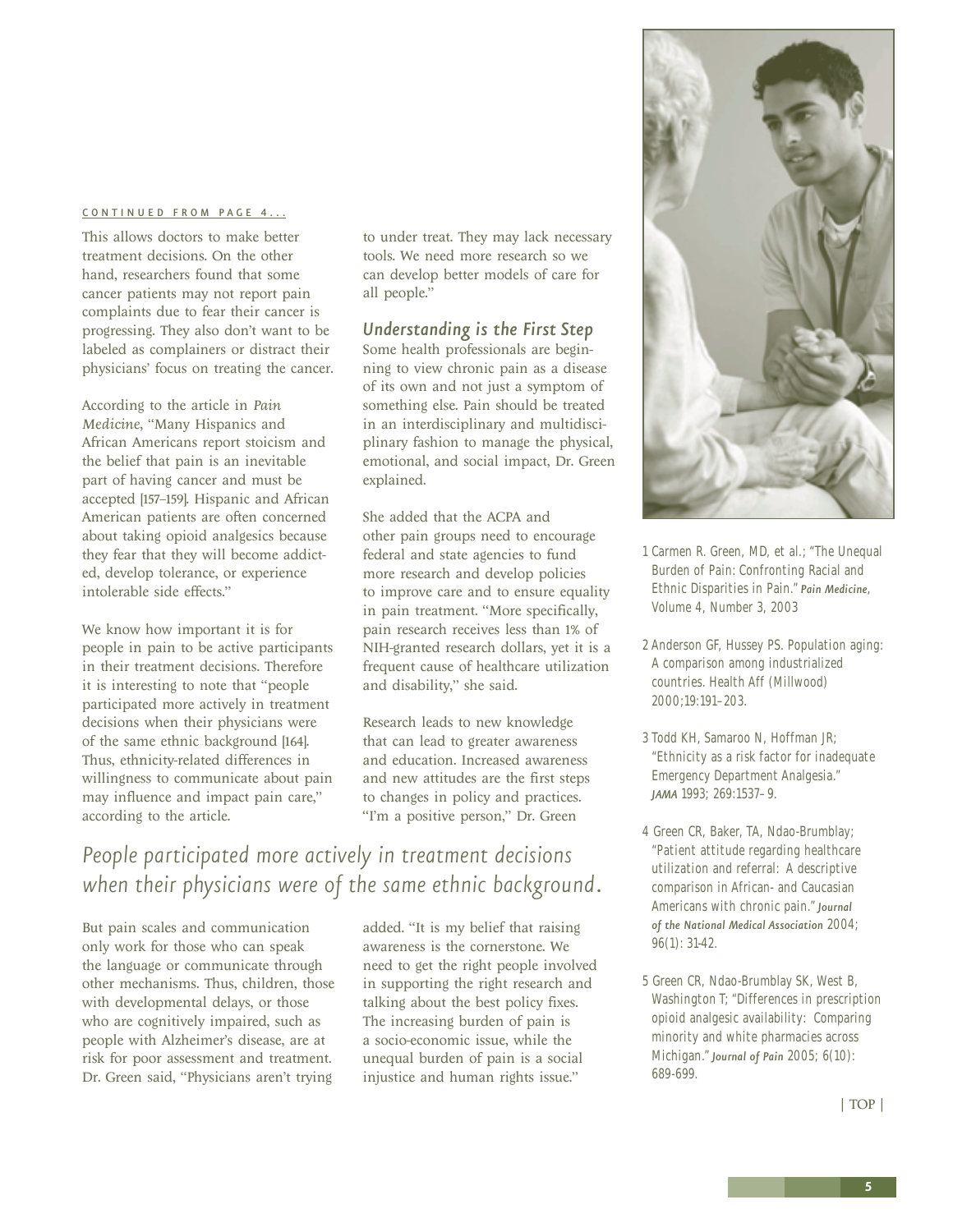# <span id="page-5-0"></span>*Is Pain Care Based on Race?*

Research into Ethnic Disparities in the Emergency Department Treatment of Pain

*by Knox H. Todd, MD, MPH*

**EXECUTE:** thnic disparities in health<br>care have been described for<br>a number of illnesses and<br>injuries. There is also a growing body thnic disparities in health care have been described for a number of illnesses and of research literature that addresses inequalities in the treatment of pain.

The first documentation of ethnic disparities in analgesic prescribing came from an emergency department (ED) almost 15 years ago. ED clinical interactions are often characterized by a lack of patient-physician continuity, diagnostic uncertainty, and significant demands on time. These features increase the probability that unconscious bias may influence a physician's treatment decisions. A new study, funded by the Agency for Healthcare Research and Quality, suggests that the quality of pain treatment you receive in the emergency department continues to depend on the color of your skin.

In 1993, our research team published the first report of ethnic disparities in analgesic treatment, among patients with extremity fractures seen in the UCLA emergency department. In that study, Hispanics with fractures were twice as likely as other Whites to

receive no analgesic during their ED visit. While only 26 percent of non-Hispanic Whites failed to receive analgesics, fully 55 percent of Hispanics went without pain medication. We could not explain these findings based on any characteristics other than ethnicity. We thought that language difficulties might explain some part of the disparity in analgesic treatment, but even after controlling statistically for our patients' primary language, these differences could not be explained.

#### *Assessments Accurate Across Ethnic Groups*

In a second study at UCLA published in 1994, we tried to determine if there were differences in the ability of physicians to accurately assess pain in Whites and Hispanics. Our hope was that improved pain assessment might cause disparities in pain management practices to lessen or even disappear. In this study, we asked patients with a wide range of extremity injuries (sprains, strains, and fractures) to report the intensity of their pain. We asked physicians to ask the same questions. To our surprise, there was no difference in the ability of physicians to assess pain in Whites and Hispanics.



A third study by our group, at Emory University in Atlanta, found ethnic disparities in pain treatment between African-Americans and Whites with extremity fractures that were very similar to those observed in Los Angeles. By this time, a number of organizations, including the American Pain Society and The Joint Commission, had advocated for routine standardized pain assessments in many clinical settings including the ED. Importantly, in the Emory study, the ED medical records of White and African-American patients contained similar assessments of pain intensity. This finding suggested that initiatives solely designed to improve and standardize pain assessments were unlikely to help reduce racial and ethnic disparities in analgesic practice.

A number of other investigators have assessed the role of patient ethnicity in pain treatment. Ethnic disparities have been found in a wide range of clinical settings, including nursing homes, cancer treatment centers, and post-operative hospital wards. Although there are exceptions, most studies have found evidence for disparities in pain treatment and national healthcare databases have tended to support their presence.

#### *Opioid Prescriptions Show Bias*

In a recently published study from UCSF, Dr. Mark Pletcher examined data from the National Hospital Ambulatory Medical Care Survey (NHAMCS), a national survey administered by the U.S. Census Bureau to assess the provision of ambulatory care at U.S. hospitals. In this study, Dr. Pletcher and his colleagues examined ED data collected from 1993 to 2005. They determined that

[CONTINUED ON PAGE 7...](#page-6-0)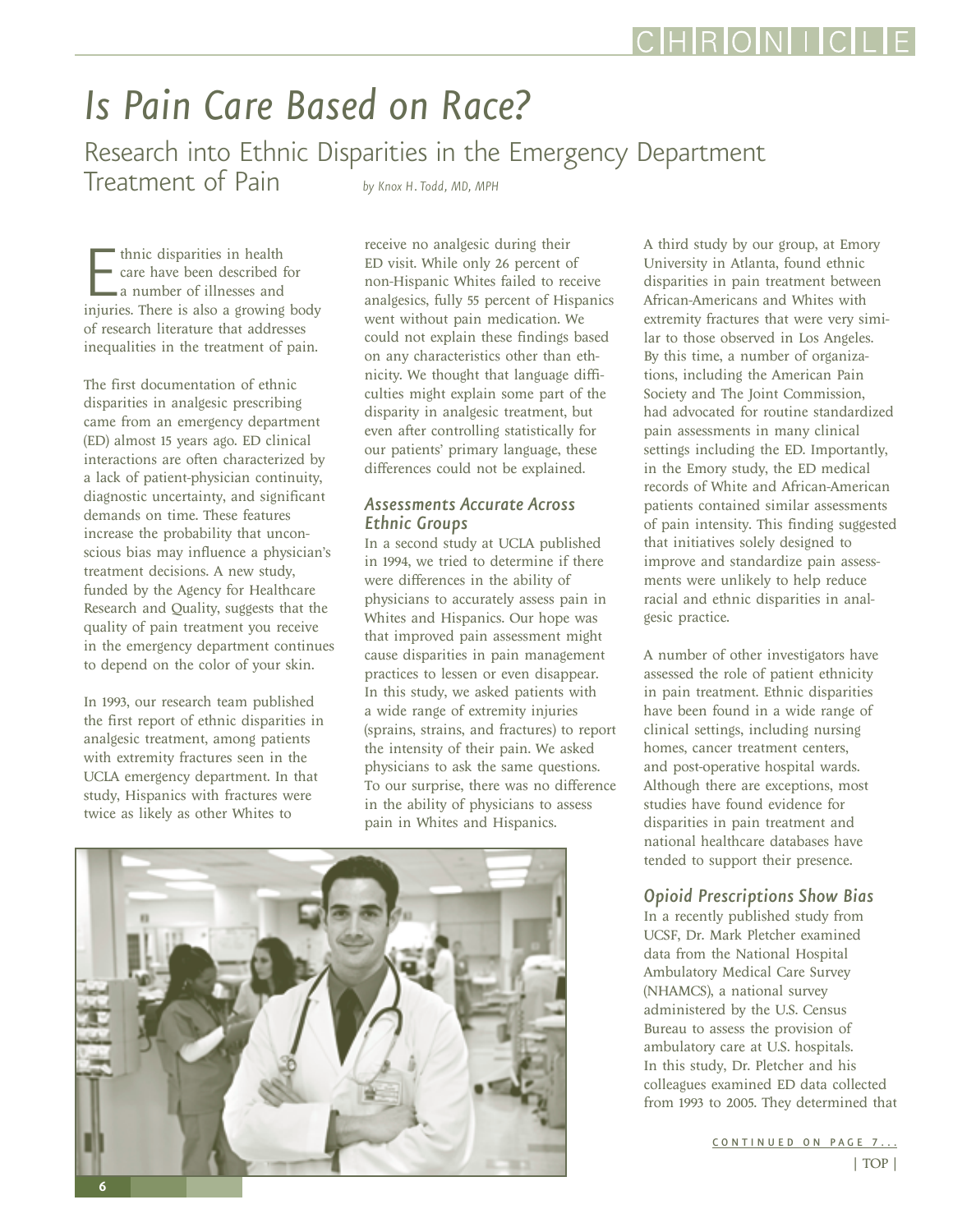*The elimination of analgesia-related health disparities… should be a fundamental goal of emergency medicine practice.*

#### <span id="page-6-0"></span>[CONTINUED FROM PAGE 6...](#page-5-0)



pain monitoring and treatment in the ED had improved markedly over this 13-year period. The use of opioids for ED patients with pain increased from 23 percent in 1993 to 37 percent in 2005. However, even though emergency physicians were prescribing analgesics more aggressively, the gap between White and non-White patients' pain treatment had not changed. While 23 percent of Blacks and 24 percent of Hispanics presenting to the ED with pain received an opioid medication, fully 31 percent of Whites were treated with opioids. Differential prescribing by ethnicity was observed for all types of pain visits and was more pronounced with increasing pain severity. In commenting on his study, Dr. Pletcher suggested that although emergency physicians' unconscious ethnic bias might explain these results, many other factors could contribute to disparities in health care. His study did not attempt to determine a cause of the observed disparity.

*Eliminating Ethnic Disparities* A number of measures may help us move forward toward eliminating ethnic disparities in pain treatment. Evidence-based guidelines and performance measures are promising interventions that should promote consistency in pain care. Quality assurance and improvement activities conducted at the institutional level should use patient ethnic identifiers to identify ethnic disparities when they exist. Simply supplying this feedback to heath care providers may be an effective intervention.

At the regional and national levels, health plans should incorporate ethnic identifiers to determine whether pain management disparities exist. The definition of quality ED care should include the absence of such disparities. If these conditions are not met, providers should receive notice from third-party purchasers. Ultimately, third-party payers (i.e., all of us) should

demand that our costly premiums buy us top quality medical care that is free from disparities and offer to pay less if we receive unequal care.

I believe that emergency medicine is an inherently egalitarian specialty, in which we strive to treat all people equally. Our profession should be guided by principles of distributive justice, and provide high quality services to all. One of our specialty's most important roles within the U.S. health care system is to promote fairness and equal access to quality medical care. The provision of superior ED analgesia, as well as the elimination of analgesiarelated health disparities in our departments, should be a fundamental goal of emergency medicine practice.

**Knox H. Todd, MD, MPH is director of the Pain and Emergency Medicine Institute at Beth Israel Medical Center in New York. He serves on the Board of Directors of the ACPA.**

References:

- 1 Todd KH, Lee A, Hoffman JR. The effect of ethnicity on assessment of pain severity in patients with isolated extremity trauma. *JAMA* 1994;271(12):925-928.
- 2 Todd KH, Samaroo N, Hoffman JR. Ethnicity as a risk factor for inadequate emergency department analgesia. *JAMA* 1993;269(12):1537-1539.
- 3 Todd KH, Deaton C, D'Adamo AP, Goe L. Ethnicity and analgesic practice. *Annals of Emergency Medicine* 2000; 35:11-16.
- 4 Pletcher MJ, Kertesz SG, Kohn MA, Gonzales R. Trends in opioid prescribing by race/ethnicity for patients seeking care in U.S. emergency departments. *JAMA* 2008; 299(1):70-78.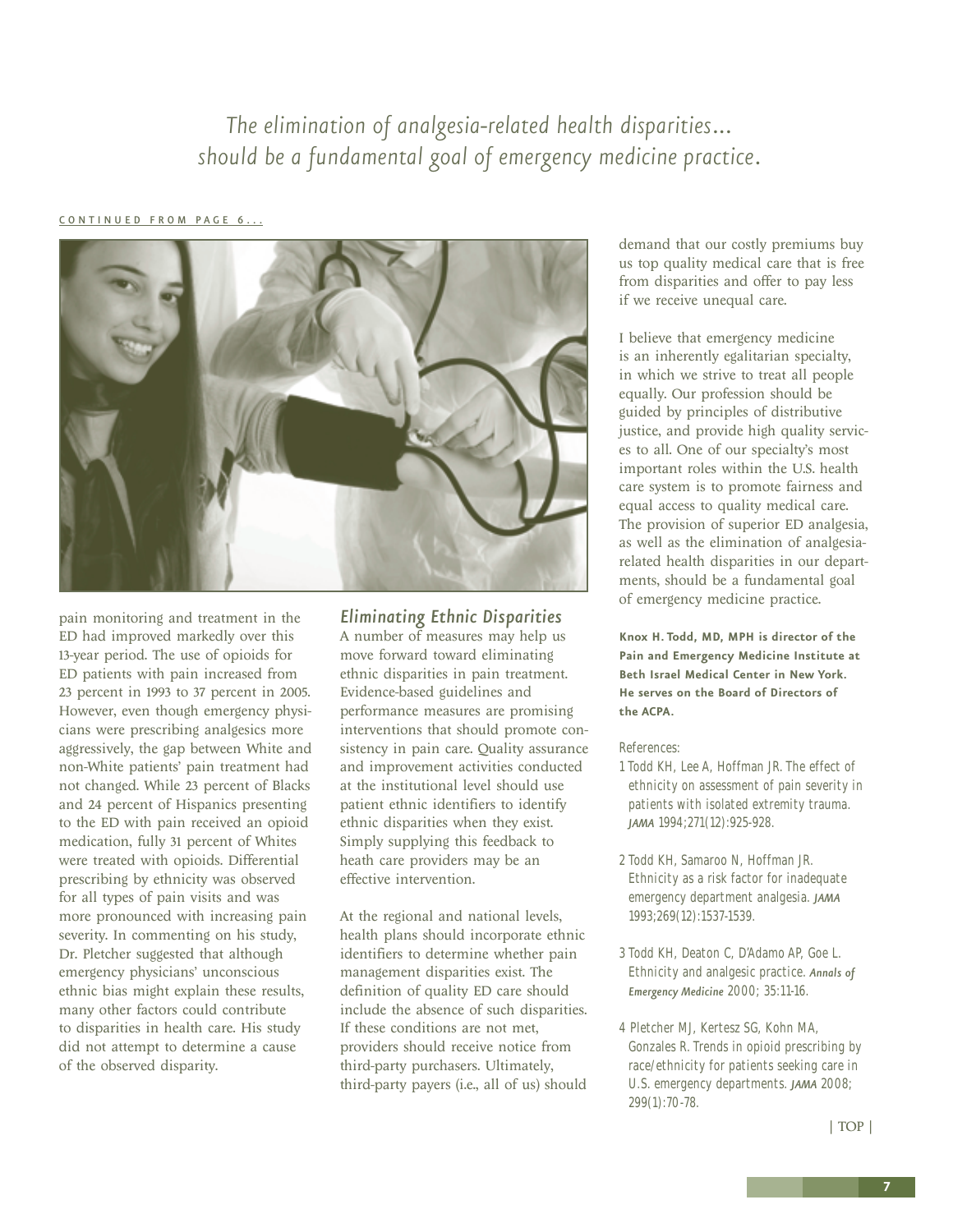# <span id="page-7-0"></span>*An Overview of Spinal Cord Stimulation*

*by David Provenzano, MD*

S pinal cord stimulation (SCS)<br>
sinvolves the delivery of pulsed<br>
cord to reduce and control pain for pinal cord stimulation (SCS) involves the delivery of pulsed electric signals near the spinal certain medical conditions. It was originally described by Shealy\* in 1967. Since its introduction, major improvements and discoveries have helped us understand how SCS works, for which conditions it is beneficial, and the optimal equipment design.

#### *Technique and Mechanism of Action*

Unfortunately, the effective treatment of chronic pain cannot always be achieved with conventional and non-invasive pain treatments. SCS may be considered when medical management, surgical intervention, and physical therapy have not been effective in relieving pain.

Two stages are involved in SCS. In both a physician, guided by an x-ray, places a lead into the epidural space located within the bony spinal canal. The first stage is the trial phase which provides information to predict the success of permanent implantation.

During the trial phase, one or two leads are placed via an epidural needle in the appropriate position. This is an outpatient procedure under light sedation. Once the lead is in position, it is tested to see if the patient's painful area is covered with a tingling sensation (paresthesia). It is important that the patient is alert during the insertion and testing of the lead so they can inform the health care provider if the lead is in the appropriate position.

The lead is programmed with a computer. The patient then goes home for three to five days. He or she has an

**It is important for people with SCS to involve themselves in a multidisciplinary treatment plan if they are to get the best results.... SCS treatment can be an important tool in a treatment plan and significantly reduce pain and associated limitations.**

external power source and remote control that allows him or her to control the amount of stimulation being received. During the trial the patient determines if the treatment is helpful in relieving pain and improving function. At the end of the trial, the patient returns to the physician's office to discuss the results and have the lead removed.

Together, the health care provider and the patient decide whether or not to advance to permanent implantation. In this stage the lead is again placed and implanted underneath the skin with a power source the size of a pacemaker battery. Rechargeable batteries can extend the life of the battery, giving the patient up to nine years before a replacement battery must be surgically placed. The SCS recipient goes home with a remote-control and battery charger, limiting activity for about 12 weeks to allow for healing.

Medical researchers are still investigating how SCS controls pain and are considering multiple theories. One is the gate control theory, which was the originally proposed mechanism of action of SCS. This theory states that

by providing a pleasant vibratory and touch sensation via the SCS system, pain signals that reach the brain are decreased. Recently, we have discovered that spinal cord stimulation modifies the chemical makeup of the spinal cord.

#### *It's Not for Everyone*

Some people respond better to SCS than others, which is why selecting the right individuals is so important.

Prior to SCS treatment, patients should have tried more conservative therapies and have undergone psychological screening to make sure that underlying psychological conditions have been addressed and effectively treated. Furthermore, it is important for the patient and health care provider to have realistic expectations regarding treatment, with the goal being pain reduction and control rather than complete elimination.

Currently, conditions that can respond favorably to SCS treatment include: ❋ Failed back surgery syndrome

❋ Complex regional pain syndrome (previously known as RSD and causalgia)

[CONTINUED ON PAGE 9...](#page-8-0)

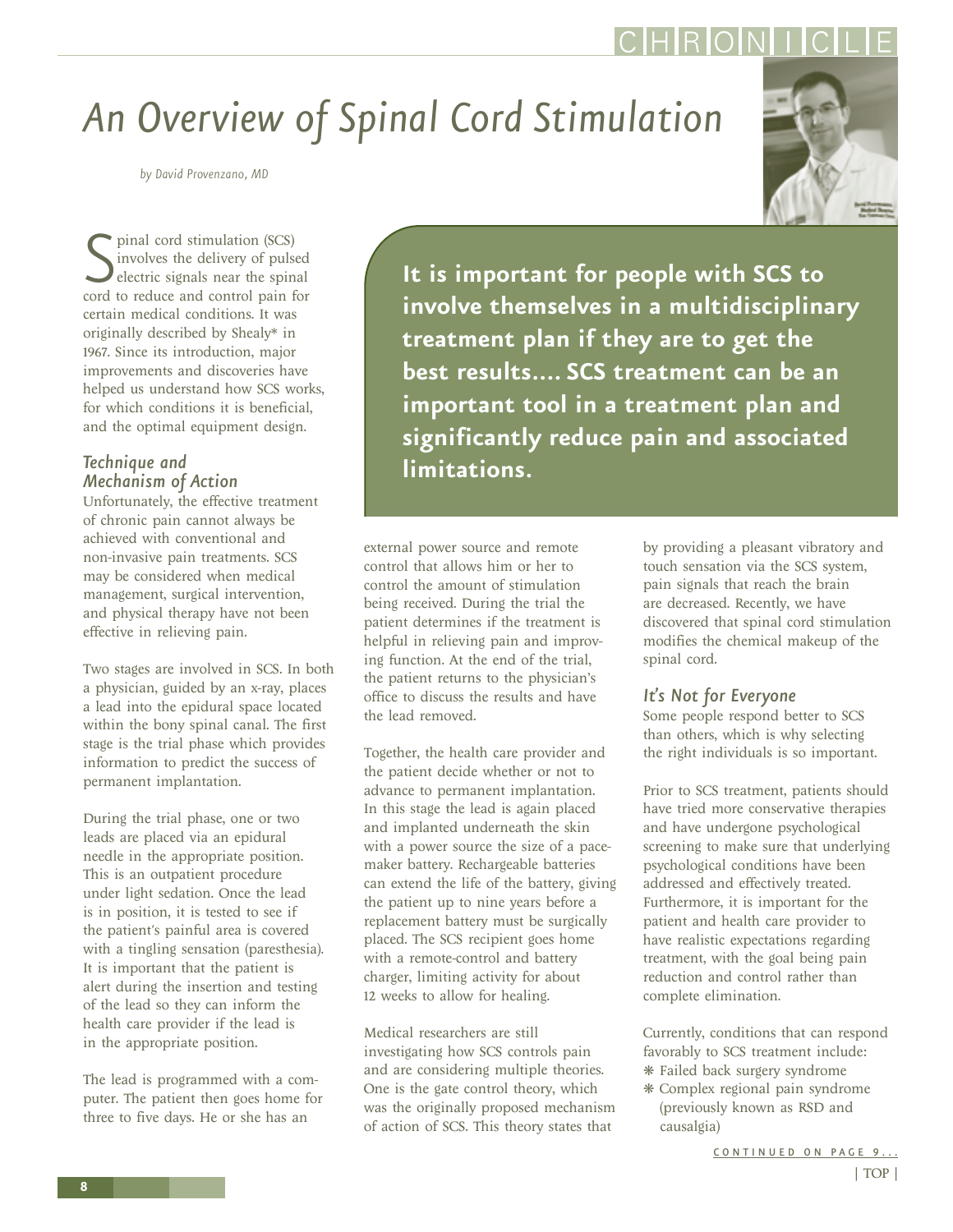#### <span id="page-8-0"></span>[CONTINUED FROM PAGE 8...](#page-7-0)

- ❋ Peripheral neuropathic pain
- ❋ Peripheral vascular disease\*\*
- ❋ Ischemic heart disease\*\*

SCS has been proven to be effective for many of these conditions with lasting results in terms of pain relief, pain medication reduction, and improvement in quality-of-life indices and satisfaction scores.

For example, approximately 10 to 40 percent of people in United States that have had previous surgery for back pain continue to have significant pain. Compared to another operation for persisting back and extremity pain, SCS is often more clinically effective and more cost effective.

Although there are significant upfront costs for SCS, the treatment often reduces costs in the long run secondary to its efficacy and reduction in health care services used by patients with SCS. A significant advantage of a SCS system is that it is a reversible and nondestructive treatment option.

It can also be effective for inoperable peripheral vascular disease (PVD). In the United States more than eight million people are affected by PVD. In some of these individuals, SCS may improve microcirculation (i.e. blood flow), reduce pain, increase walking distance, and promote ulcer healing. However, one must remember that PVD is often a progressive disease.



#### *Associated Risks and Complications*

As with other implantable devices, SCS has associated risks and complications. With improvement in technology and implanting techniques, the risks have often been reduced. Some of the complications associated with SCS include subcutaneous hematoma (collection of blood and fluids), headache, nerve injury, infection (typically requiring removal of the system), lead migration with loss of coverage, and hardware failure. People with SCS implants cannot have MRI studies, although computed tomography and x-rays can be performed.

#### *The Beginning of a Long-Term Relationship*

Effectively treating pain by implanting an SCS system requires a responsive, long-term relationship between the person with pain and his or her health care provider. Occasional re-programming will be needed to optimize coverage of the painful area.

As with most treatments for chronic pain, it is important for people with SCS to involve themselves in a multidisciplinary treatment plan if they are to get the best results. In appropriately selected individuals, SCS treatment can be an important tool in a treatment plan and significantly reduce pain and associated limitations.

**David Provenzano, MD, is Medical Director of the Pain Treatment Center, at Ohio Valley General Hospital in Pittsburgh, Pa. He is on the ACPA board of directors.**

- \* Shealy CN, Mortimer JT, Reswick, JB (1967). "Electrical Inhibition of pain by stimulation of the dorsal columns: Preliminary Clinical Report." *Anesth Analg* 46: 489-91.
- \*\* Not FDA-approved indications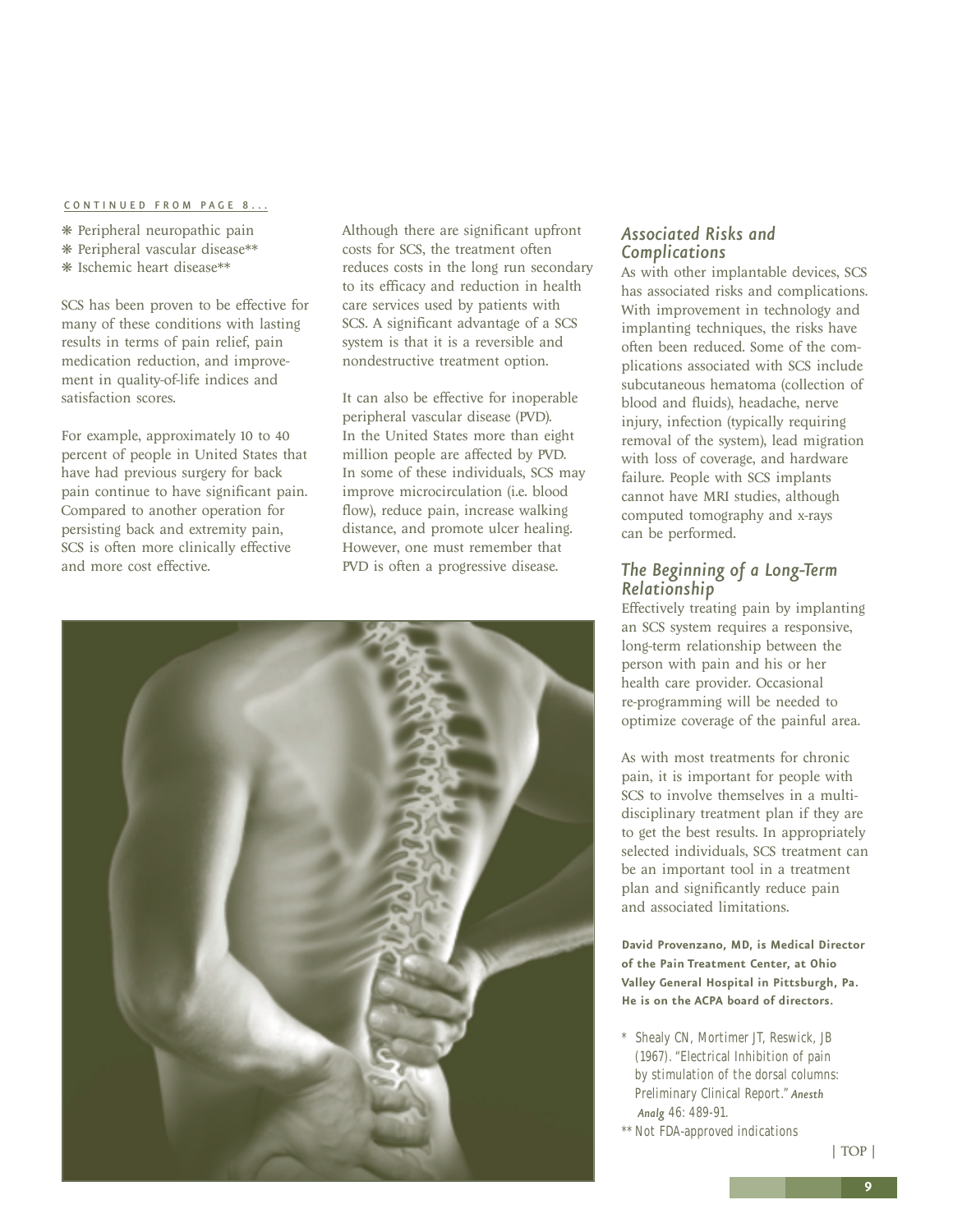#### [| TOP |](#page-0-0)

### RONI

# <span id="page-9-0"></span>*Who We Are Affects How We Respond to Pain*

In this issue of The Chronicle<br>
we've reported on researchers<br>
who are exploring how race, gene<br>
and other traits influence how pain n this issue of *The Chronicle* we've reported on researchers who are exploring how race, gender, treatment is delivered. We know that individuals vary in the way they perceive, track, and report their pain to a physician. These studies show that physicians in various settings also respond differently to people, based on their ethnicity and other factors.

Here are some of the many factors that might influence how people manage their pain and communicate with the health care providers.

- ❋ Language: How do people in pain describe pain in their native tongue? How well can their healthcare providers understand them? How do we account for words that mean different things to different cultures?
- ❋ Education: Can they research new treatments and carefully document their pain?
- ❋ Literacy: Can they read directions and medication instructions?
- ❋ Culture: What does an ethnic group believe about illness and pain?
- ❋ Gender: Are a man's complaints treated differently than a woman's?
- ❋ Ethnicity/Race: Do people relate better to a medical professional of the same race?
- ❋ Religion/Spirituality: Who do people believe has the power to heal them?
- ❋ Geography: Do they live close to pain centers, pharmacies, and physicians?
- ❋ Economic Status: Are they insured? Can they afford care givers to help at home?
- ❋ Status: Are they unemployed, in jail, under psychiatric care, in a nursing home?
- ❋ Age: How well is the pain of children or the elderly understood?
- ❋ Disability: Are there mental or physical challenges or sensory disabilities that make it hard to assess pain?
- ❋ Illness: Do pre-existing conditions mask new causes of pain?

Disparities in pain care exist, but who is responsible, the health care providers or the person with pain? In fact, responsibility is shared by both.

Providers must be aware of their own bias when treating people with pain. But disparities also can happen if a person with pain is not literate in the language of health care, able to read and act on medical instructions, and other health information.

Unfortunately, more than half of the U.S. population lack these very skills, skills that often lead to longer and improved quality of life.

#### *Disparities Found in Treating Cancer Pain*

The Intercultural Cancer Council shares information about how disparities in health care affect those with cancer pain in their brochure, *Pain and Cancer*. It discusses disparities in clinical assessment and patient/ provider communications, including these findings about how different ethnic groups react to pain.

- ❋ Religion and faith are important ways in which Hispanic patients cope with cancer and pain.
- ❋ African-Americans with chronic illness use more pain coping techniques that employ distraction, praying, or hoping, while Whites use more pain techniques that involve ignoring pain.



- ❋ Attitudes and cultural beliefs about coping with pain may explain why Asian patients are less likely to request an opioid or cease its use prematurely even when there is some pain relief.
- ❋ Patients who are less educated or who have lower incomes are significantly more likely to hold beliefs that may be barriers to effective pain management.

Understanding these issues is the first step to education and advocacy, so that agencies and government can develop positions to curtail disparities and encourage equal treatment.

Use these online resources to learn more:

National Institute of Health, Clear Communications http://www.nih.gov/icd/od/ocpl/ [resources/improvinghealthliteracy.htm](http://www.nih.gov/icd/od/ocpl/resources/improvinghealthliteracy.htm) 

Healthy People 2010 <http://www.healthypeople.gov>

Health Exchange <http://www.health-exchange.net> (for health care providers)

Intercultural Cancer Council, 713-798-4617, [info@iccnetwork.org](mailto:info@iccnetwork.org) or <http://iccnetwork.org>.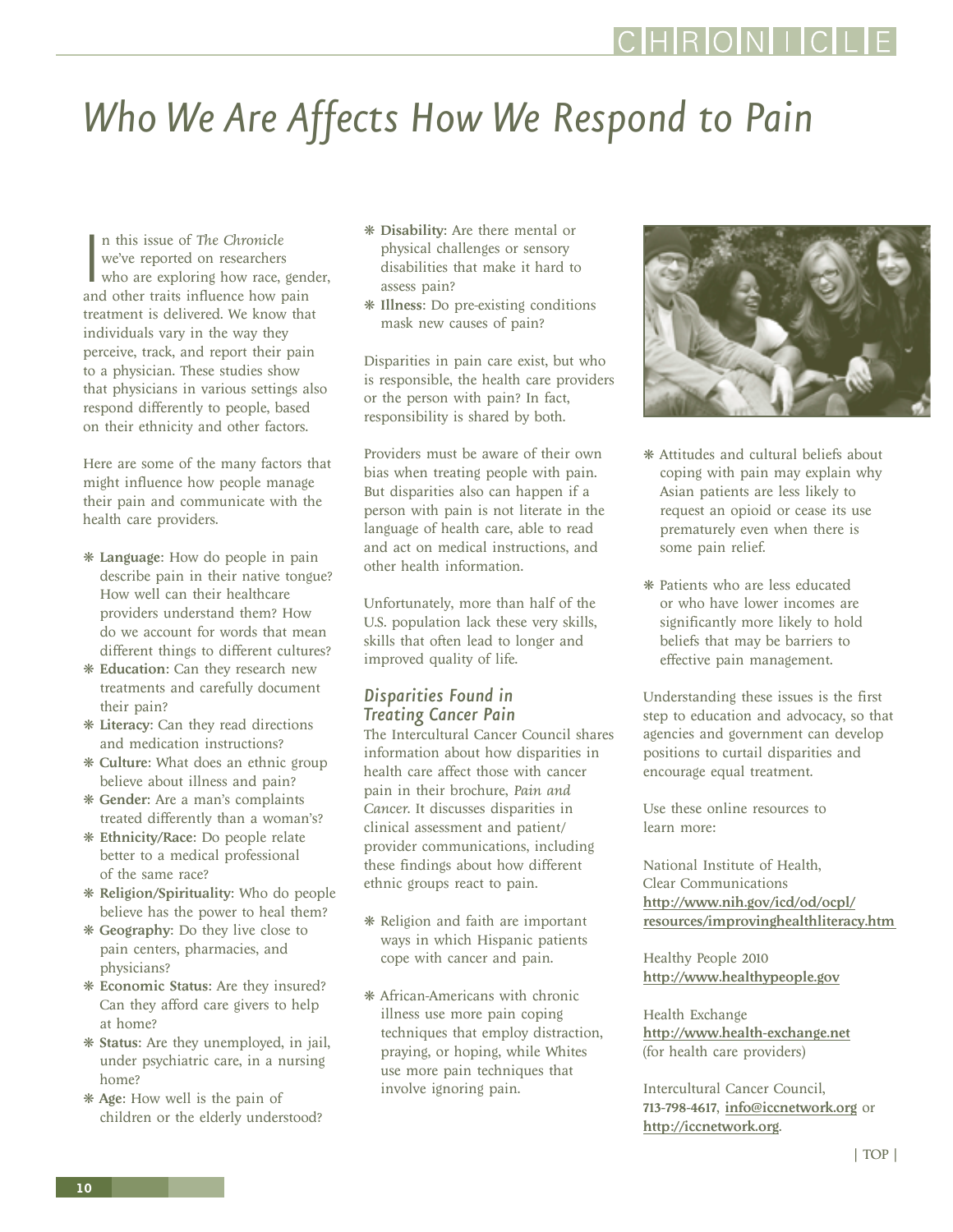# *ACPA Update*

<span id="page-10-0"></span>*New ACPA Groups*

*Welcome to our new groups and facilitators.*

> *Robin Arena West Palm Beach, FL*

*Jannie White*

*Rosalind Ballard Sterling Heights, MI*

*Felisha Starkey Saint Louis, MO* 

*Edwin W. Kitzes*

*Jan McNamara Cleveland, Ohio*

*Carolyn Rains*

#### *Partners Against Pain® Website*

Purdue Pharma L.P. has redesigned its Partners Against Pain® website at <www.partnersagainstpain.com>. Information for people with pain, caregivers, and healthcare providers on pain assessment, documentation, advocacy, pain education, integrative medicine, and other resources are now easier to find. Partners Against Pain® works to alleviate unnecessary **Partners** suffering by leading Against efforts to advance Pain" standards of pain care though education and advocacy.

#### *Board Member Named to Professorship*

A G R A B I L I T Y

Steven D. Feinberg, MD, medical editor of *The Chronicle*, has been named an Adjunct Clinical Professor, Stanford University School of Medicine. Stanford, California. Dr. Feinberg serves on the Board of Directors of the ACPA and is our Medical Advisor.



PROJECT

"We received funding for eight presentations but we are doing 12 because the need is so great," said Penney Cowan, Executive Director, ACPA. "The focus of this educational campaign will be unique. It will build awareness of chronic pain

among agricultural workers—most of whom do not have any health care insurance." Working within rural communities, ACPA hopes to provide these workers with the coping skills they need to allow them to begin to take an active role in managing their pain, improve the quality of their lives, and reduce their sense of suffering. The events will be held in conjunction with the state AgrAbility projects in Utah, Wyoming, Kansas, Maryland, West Virginia, Pennsylvania, Colorado, Mississippi, Missouri, Virginia, Idaho, and Michigan.



"We will work to empower people with chronic pain and their caregivers and families, giving them information, resources, and tools to help them manage their pain," said Cowan. The campaign is also designed to foster productive dialogue between people with chronic pain and their health care providers to facilitate better diagnosis and treatment.

For more information on AgrAbility go to: <http://www.agrabilityproject.org/>.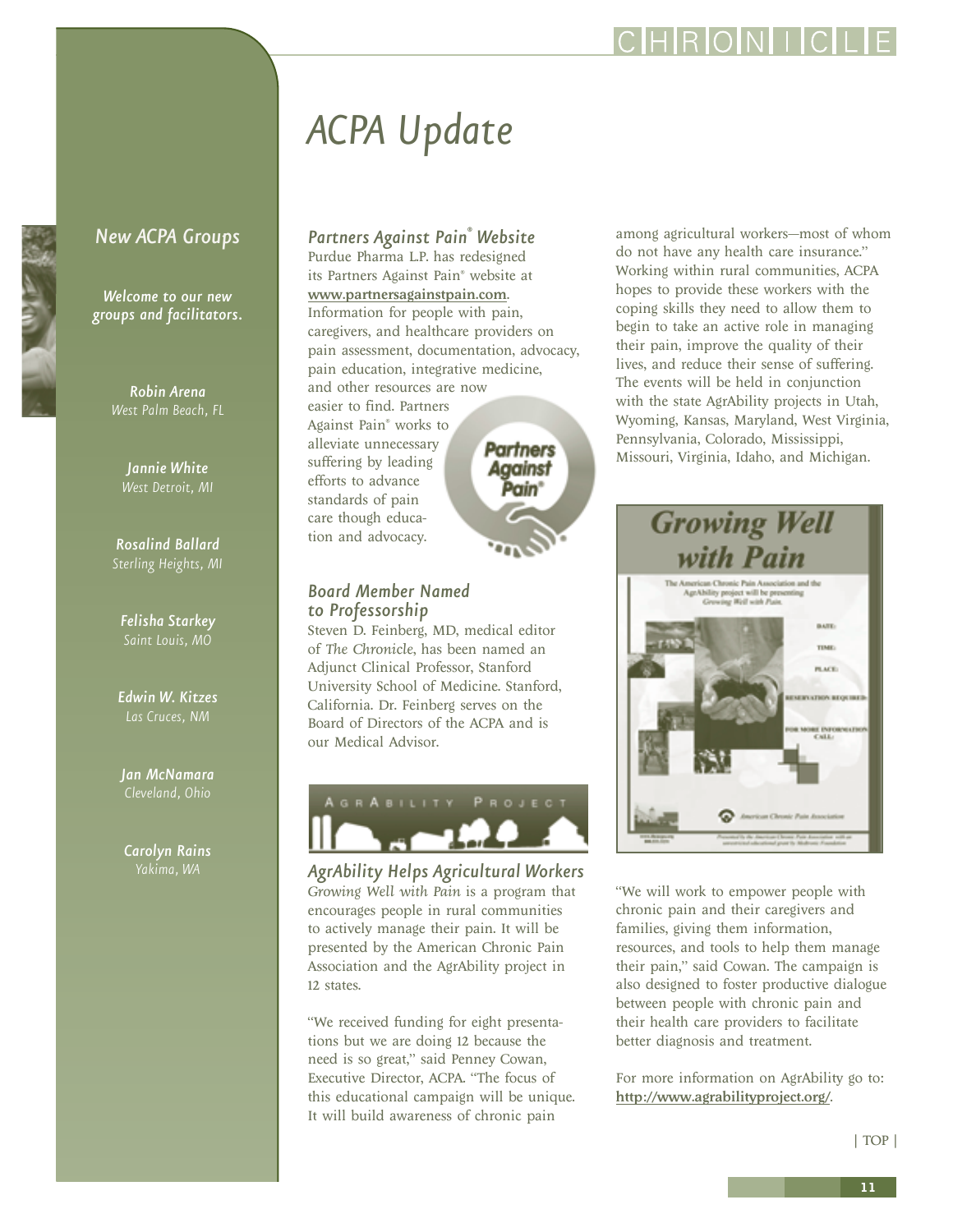## CHRONIC

### <span id="page-11-1"></span><span id="page-11-0"></span>*Book Reviews*

*You've Gotta Fight Back! Winning with Serious Illness, Injury, or Disability by Dirk Chase Eldredge* 

Reviewed by Samantha Nagy, ACPA Michigan Regional Director

This book was based on the lifethreatening illnesses that have struck certain people and the people who took care of them. The author shares many stories of people with cancer, spinal cord injuries, and ALS, etc. Some of these people survive and some don't, which I found very depressing. It does not discuss the problems of people with Fibromyalgia, back problems, or migraines.

I feel that this book would be more useful for a person with cancer or another life-threatening illness and their family members, than someone with, say Fibromyalgia or lower back pain (something that is not life threatening).

In the last chapter, the author writes about his son's battle with alcoholism and speaks a lot about AA meetings not what I consider to be appropriate in a book about chronic pain. However, the author shared a few interesting websites and sprinkled a very few tips here and there about how to deal with chronic pain.

The book does not provide any coping skills or exercises, so I walked away from it none the wiser, only depressed by the stories of people's deaths (which I felt was very inappropriate in a book about "fighting back.")

*You've Gotta Fight Back! Winning with Serious Illness, Injury, or Disability, by Dirk Chase Eldredge, \$16.46, Loving Healing Press; paperback: 288 pages, ISBN-10: 1932690344 <http://booksbydirk.com/>*

*Live Well with Chronic Pain: A Journey of Discovery By Liza H. Leal, M.D.* 

Reviewed by Evelyn Cooper

This book followed my line of thinking as it promotes a way of living with pain that does not rely primarily on drugs. The way it is written, mostly as a conversation, made it easy for me to read and understand.

I would recommend this book to someone with chronic pain. Here are a few quotes that illustrate the author's point of view: "The only real disability people have is a negative attitude." "Show me a person, young, old, or in-between, who is inactive and without goals, and I will show you someone who is unhappy."

I learned new and useful things from this book. It helped me see the need to do more to manage my pain.

*Live Well With Chronic Pain: A Journey of Discovery (Paperback) by Liza H. Leal M.D. Available for \$12.95 through<http://www.amazon.com/>*



*.* 

#### *Mayo Clinic Guide to Pain Relief Editors: B. Bruce and W. M. Hooten*

Review by Patrick Goertz RN, MSN, CNS, Facilitator, Wichita Chapter

This book is the best primary resource I have seen for explaining the many aspects of living with chronic pain. It presents complex concepts in easy-tounderstand language. It explains the physical, financial, and social effects that chronic pain has on individuals and their families. More importantly, it offers hope.

It provides useful techniques that people can use to lessen and begin to control their pain. The Mayo Clinic's multi-disciplinary pain treatment team offers this book as a tool that people with chronic pain can use to regain their lives.

I am a clinical nurse specialist and I live with chronic post-stroke central nerve pain. I highly recommend this book from both these perspectives. As a nurse I could use this book as a primary resource to teach people about the medical aspects of the causes, diagnostic procedures, and treatments for chronic pain.

I wish this book had been available when I began dealing with my own symptoms. It would have helped me deal with the overwhelming fears and frustrations that come with the diagnosis of chronic pain.

This book would make an excellent primary text for use in any pain treatment program. It would take the person with pain and family members step-by-step from diagnosis to learning to live with chronic pain.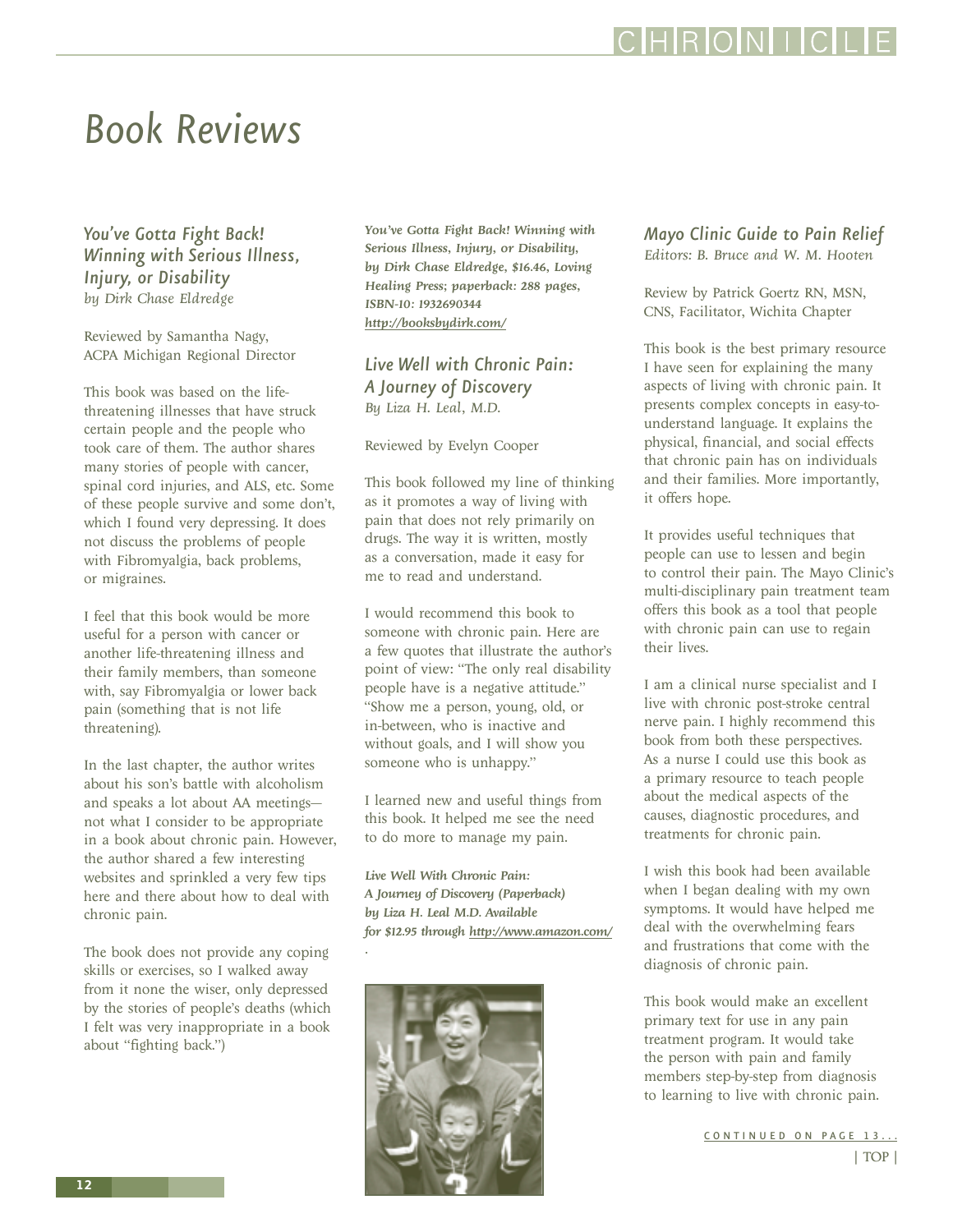IRIOINI I

#### <span id="page-12-0"></span>[CONTINUED FROM PAGE 12...](#page-11-1)

In addition physicians and healthcare providers in other disciplines could use it to help explain pain related concepts to their patients.

I also appreciated the list of organizations that provide more information about chronic pain and associated conditions.

*Mayo Clinic Guide to Pain Relief, How to Manage, Reduce and Control Chronic Pain, B. Bruce and W. M. Hooten, \$29.95 from the Mayo Clinic bookstore. <http://bookstore.mayoclinic.com>*

#### Confronting Disparities **[CONTINUED FROM PAGE 1...](#page-0-1)**

- ❋ Use an evidence-based medicine model that would integrate clinical expertise, patient values, and the best evidence into the decisionmaking process of patient care.
- ❋ Push for clinical trials that include a cross section of people from all ages, races, genders, and health status. This would establish a greater understanding of the way medications work on all people rather than a select few.
- ❋ Work to improve the health literacy of every consumer/patient so he or she can share in health care decisions.
- ❋ Involve consumers in developing culturally appropriate training materials, media, and educational tools for a range of diverse audiences.
- ❋ Practice preventive medicine: treat acute pain and diagnose its symptoms before it becomes chronic.
- ❋ Consider multiple health issues, treatment goals, and preferences when deciding which treatment is appropriate.

❋ Provide consumers information that clearly explains—in terms they can understand—the choices and costs of all treatments. The chance to make an informed decision about health care can have a positive impact on a person's attitude about the possible outcome of an illness or disease.

Perhaps addressing the issues of disparities in care is like living with pain: you must start out by taking the first step and remain focused on your goal. We need to start somewhere if we are to improve health care for everyone and provide the right medicine at the right time for the right person.

One of our basic rights is to be treated with dignity and respect. Let's hope those who practice medicine will keep this in mind.

*Ensure that every person seeking care is treated equally*

### *Take A Break*

We know tension increases pain. When you need a time out from the stress of your day, visit <www.theacpa.org> and try our new five-minute [relaxation exercise.](http://www.theacpa.org/people/videos.asp)

Like the longer relaxation CDs, this quick de-stresser takes you through a progressive relaxation process aimed at helping you let go of the tension that can build in muscles in the course of the day. Just follow the link on the home page and enjoy!

> *The Chronicle is published quarterly by the American Chronic Pain Association.*

*We welcome essays, poetry, articles, and book reviews written by people with chronic pain or their families.*

*Please send inquiries to:*

The ACPA P.O. Box 850 Rocklin, CA 95677

**Executive Director:** Penney Cowan

**President, Board of Directors:** Nicole Kelly

**Medical Editor:** Steven Feinberg, M.D.

**Copy Editor:** Alison Conte

**Special Features:** Sally Price